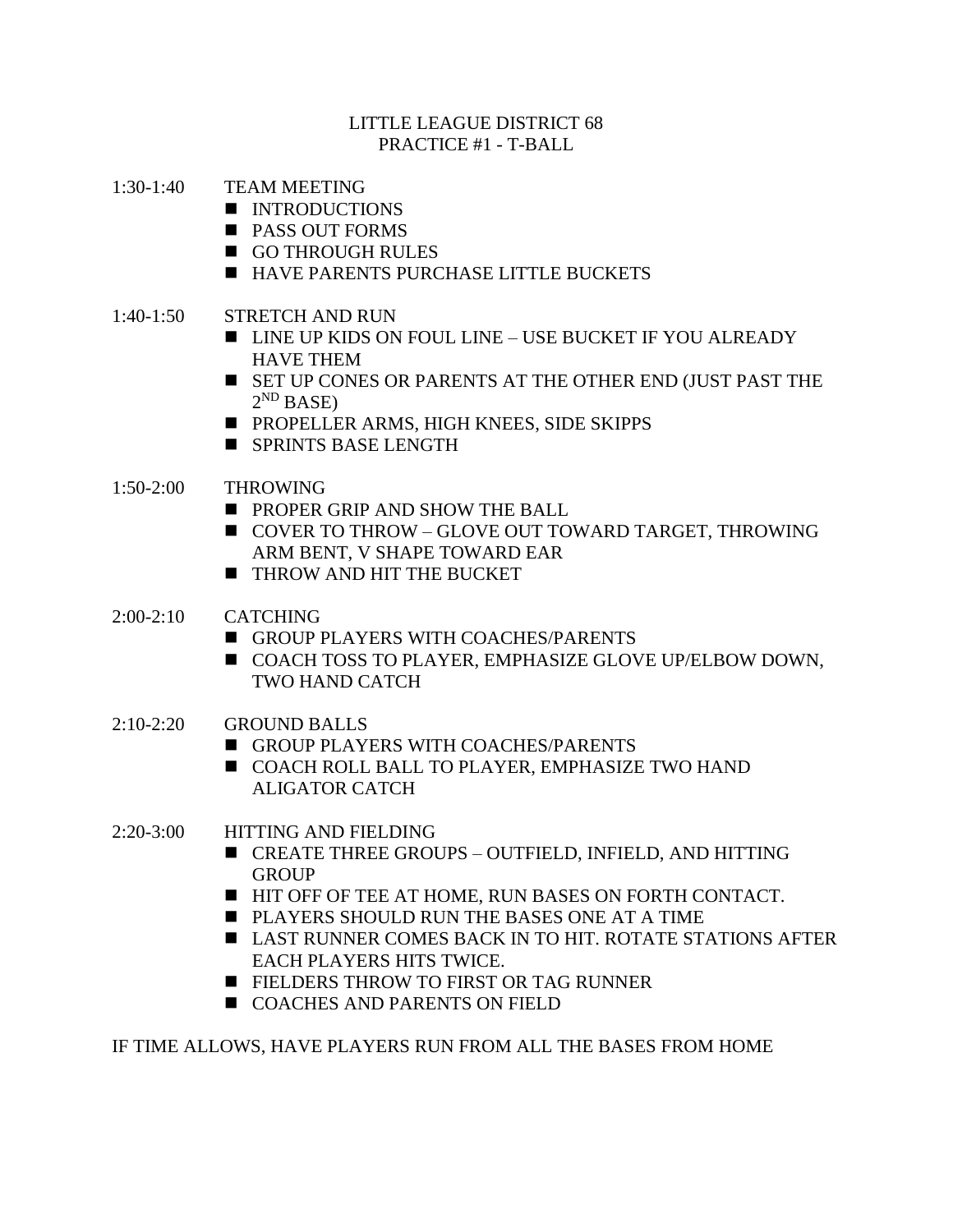### LITTLE LEAGUE DISTRICT 68 PRACTICE #2 - T-BALL

- 5:15-5:25 STRETCH AND RUN
	- PROPELLER ARMS, HIGH KNEES, SIDE SKIPPS
	- SPRINTS BASE LENGTH
- 5:25-5:35 THROWING
	- SETUP BUCKETS WITH BASEBALLS IN THEM
	- PROPER GRIP AND SHOW THE BALL
	- COVER TO THROW GLOVE OUT TOWARD TARGET, THROWING ARM BENT, V SHAPE TOWARD EAR
	- THROW AND HIT THE BUCKET
- 5:35-5:45 CATCHING
	- GROUP PLAYERS WITH COACHES/PARENTS
	- COACH TOSS TO PLAYER, EMPHASIZE GLOVE UP/ELBOW DOWN, TWO HAND CATCH
- 5:45-5:55 GROUND BALLS
	- GROUP PLAYERS WITH COACHES/PARENTS
	- COACH ROLL BALL TO PLAYER, EMPHASIZE TWO HAND ALIGATOR CATCH
- 5:55-6:05 INVISIBLE BAT DRILL
	- LINE UP KIDS ON FOUL LINE
	- PRETEND BAT IN HAND, GET INTO BATTING STANCE
	- SLOW MOTION SWING, EMPHANSIZE "BELLY BUTTON TO THE FRONT"
	- FAST MOTION SWING (BUT NOT TOO FAST TO ENSURE PROPER FORM
- 6:05-6:45 HITTING AND FIELDING
	- 3 GROUPS HITTING, INFIELD, OUTFIELD
	- $\blacksquare$  AFTER EACH HIT, FIELDERS YELL OUT 1-2-3-4 (KIDS RUN ON  $5^{\text{TH}}$ HIT)
	- FIELDERS THROW TO FIRST OR TAG RUNNER
	- COACHES AND PARENTS ON FIELD

IF TIME ALLOWS, TWO TEAMS, BASE RUNNING GAME – RABBIT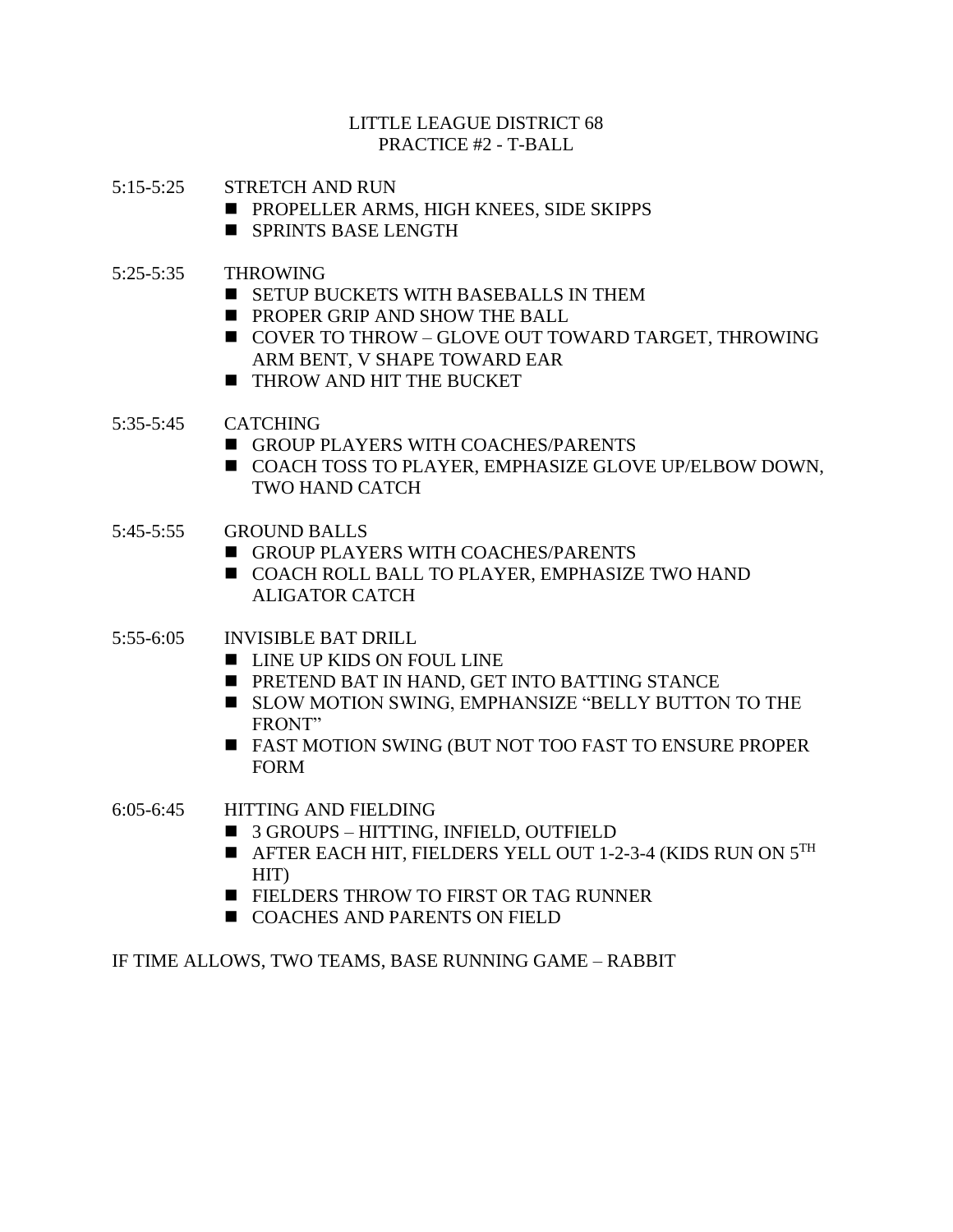### LITTLE LEAGUE DISTRICT 68 PRACTICE #3 - T-BALL

- 10:30-10:40 WARM UP RUNS & STRETCH
	- SNAKE RUN
	- $\blacksquare$  HIGH FIVE RUN
	- $\blacksquare$  JUMPING JACKS
	- PROPELLER, ARM PULLS, ELEPHANT STRETCH
	- STORK STANCE, MOUNTAIN CLIMB
	- RUN AROUND BASE AND CALL OUT BASE
	- BASE RUNNING EACH BASE
- 10:40-10:50 THROWING USE BUCKET STATIONS
	- PROPER GRIP (3 FINGERS ACROSS THE SEAM) AND SHOW THE BALL
	- BUBBA HIGH BALL STRETCH IT BACK, CUT IT LOOSE
	- BUBBA BOUNCE
	- HIT THE BUCKET
- 10:50-11:00 CATCHING
	- CATCHING WHEEL 1 FRONT KNEES, 2 GLOVE SIDE LOW, 3 GLOVE SIDE HIGH, 4 CHEST
	- $\blacksquare$  COACH TOSS TO PLAYER  $-1$ , 2, 3 POSITIONS (3 PLAYERS PER ADULT)
	- CATCHING CHALLENGE
- 11:00-11:15 GROUND BALLS
	- SHOW INFIELD POSITIONS
	- BUCKET STATIONS RELAXED, READY, GLOVE DOWN
	- SHUFFLE RIGHT AND LEFT
	- 3 STATION SHUTTLE GROUND BALLS
	- 3 STATION THROW TO FIRST ROTATE
- 11:15-11:30 HITTING BUCKET STATIONS
	- STEP AND COIL
	- HITTING OFF TEE WIFFLE BALL
- 11:30-12:00 LIVE HITTING AND FIELDING
	- DIVIDE INTO GROUPS
	- $\blacksquare$  KIDS RUN ON  $5^{TH}$  HIT
	- FIELDERS THROW TO FIRST OR TAG RUNNER
	- KIDS RUN ONE BASE AT A TIME

IF TIME ALLOWS, TWO TEAMS, BASE RUNNING GAME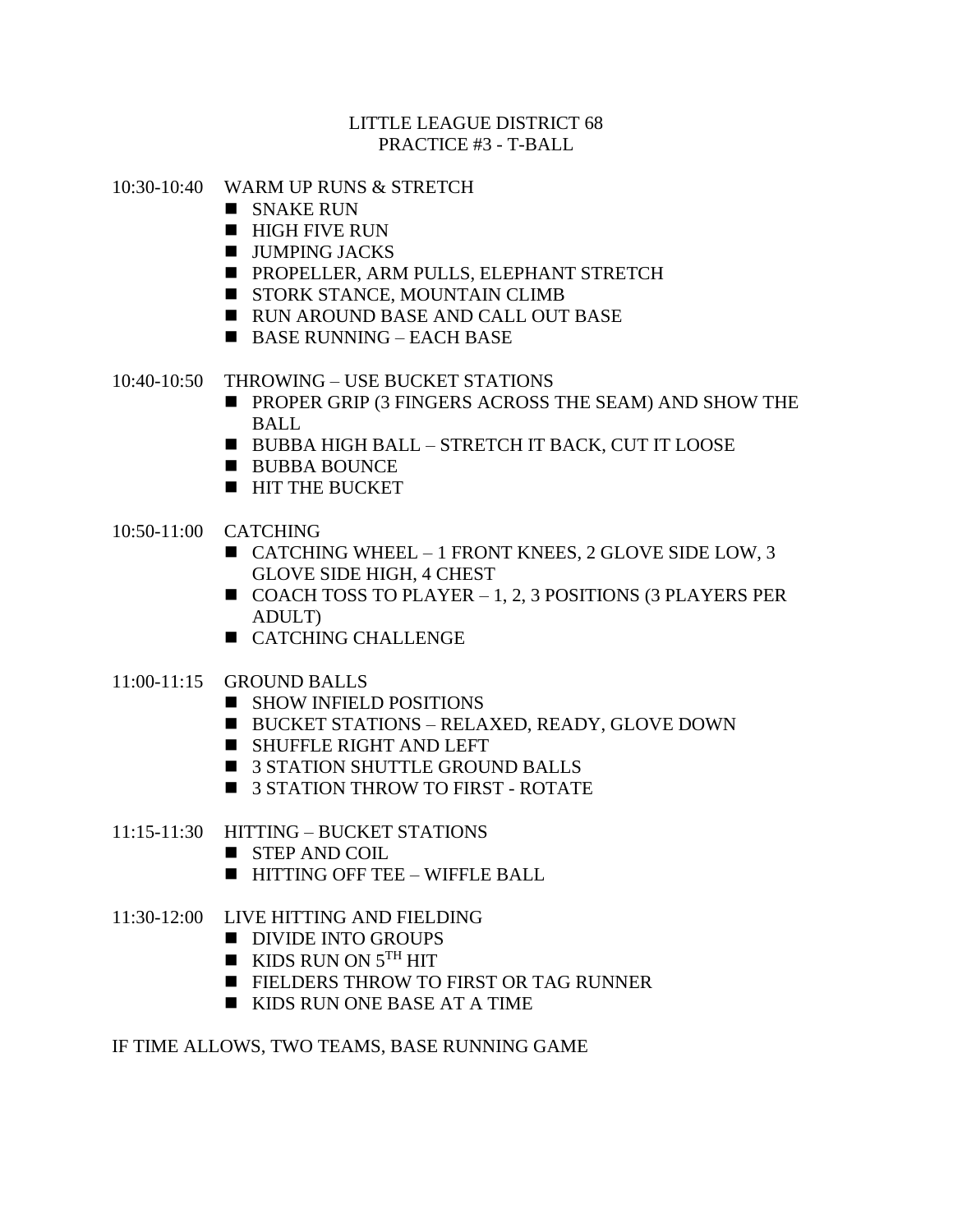### LITTLE LEAGUE DISTRICT 68 PRACTICE #4 - T-BALL

- 5:15-5:25 WARM UP RUNS & STRETCH
	- $\blacksquare$  SNAKE RUN
	- $\blacksquare$  HIGH FIVE RUN
	- $\blacksquare$  JUMPING JACKS
	- PROPELLER, ARM PULLS, ELEPHANT STRETCH
	- STORK STANCE, MOUNTAIN CLIMB
	- RUN AROUND BASE AND CALL OUT BASE
- 5:25-5:35 THROWING USE BUCKET STATIONS
	- PROPER GRIP (3 FINGERS ACROSS THE SEAM) AND SHOW THE BALL
	- BUBBA HIGH BALL STRETCH IT BACK, CUT IT LOOSE
	- BUBBA BOUNCE
	- HIT THE BUCKET
- 5:35-5:45 CATCHING
	- CATCHING WHEEL 1 FRONT KNEES, 2 GLOVE SIDE LOW, 3 GLOVE SIDE HIGH, 4 CHEST
	- $\blacksquare$  COACH TOSS TO PLAYER 1, 2, 3 POSITIONS (3 PLAYERS PER ADULT)
	- CATCHING CHALLENGE

# 5:45-6:00 GROUND BALLS

- SHOW INFIELD POSITIONS
- BUCKET STATIONS RELAXED, READY, GLOVE DOWN
- SHUFFLE RIGHT AND LEFT
- 3 STATION SHUTTLE GROUND BALLS
- 6:00-6:45 SIMULATED GAME
	- TWO TEAMS
	- LAST BATTER RUNS ALL BASES